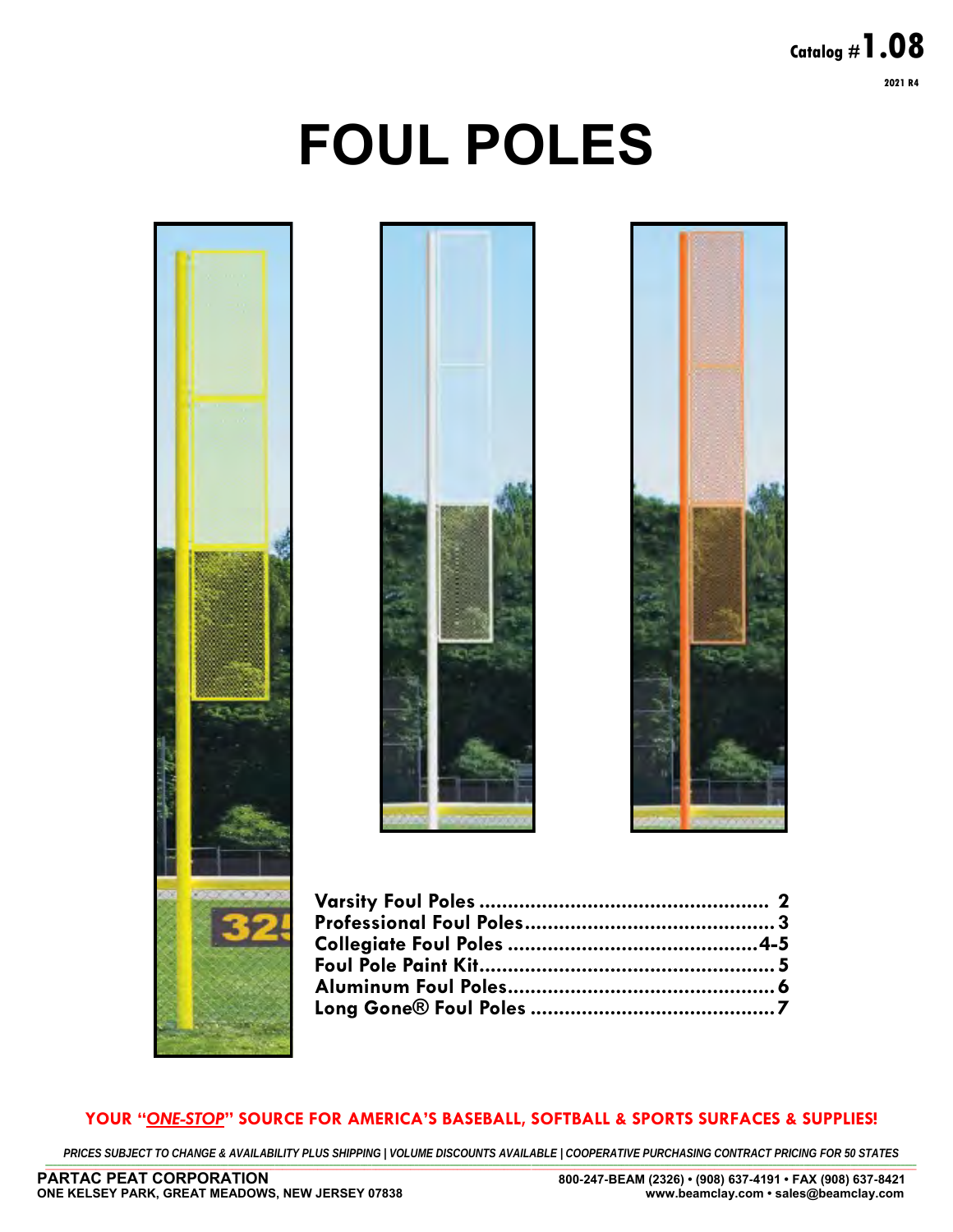**Foul Poles** —————————————————————————————————————–———————————————————

### **VARSITY FOUL POLES**

Constructed of 3.5" OD heavy- duty steel pipe. Foul pole is powder coated optic yellow making it easy to see day or night. Professional 18"W expanded metal wing. 20' above ground with 12'L wings. Sold in pairs. Plus freight. **Assembly Required.** 

| FP-20' Foul Poles<br>#14287 - 20' high above ground with<br>12' tall x 18" wing panels, 362 lbs./Pr.<br>Pair includes 2 upper poles, 2 lower poles, 6-(4') wing panels       | \$1,525/PR           |  |
|------------------------------------------------------------------------------------------------------------------------------------------------------------------------------|----------------------|--|
| <b>FP-15' Foul Poles</b><br>#14286 - 15' high above ground with<br>8' tall x 18" wing panels, 272 lbs./Pr.<br>Pair includes 2 upper poles, 2 lower poles, 4-(4') wing panels | \$1,350/PR           |  |
| <b>FP-12' Foul Poles</b><br>#14285 - 12' high above ground with<br>6' tall x 18" wing panels, 220 lbs./Pr.<br>Pair includes 2 upper poles, 2 lower poles, 2-(6') wing panels | \$1,030/PR           |  |
|                                                                                                                                                                              |                      |  |
| <b>Optional Ground Sleeves</b><br>#14288 - (36" for FP-12 and FP-15)<br>#14289 - $(48"$ for FP-20)                                                                           | \$425/PR<br>\$490/PR |  |
| <b>FOUL POLES</b><br>Powder coated in White, Optic Yellow, or Optic Orange.                                                                                                  |                      |  |
| 24' IN GROUND (4 1/2" OD POLES) #14290 Specify Color                                                                                                                         | \$5,040/PR           |  |
| 24' SURFACE MOUNT (4 1/2" OD POLES) #14291 Specify Color                                                                                                                     | \$6,050/PR           |  |
| 32' IN GROUND (5 9/16" OD POLES) #14292 Specify Color                                                                                                                        | \$7,390/PR           |  |
| 32' SURFACE MOUNT (5 9/16" OD POLES) #14293 Specify Color                                                                                                                    | \$8,515/PR           |  |
| 40' IN GROUND (6-5/8" OD POLES) #14294 Specify Color                                                                                                                         | \$11,200/PR          |  |
| 40' SURFACE MOUNT (6 5/8" OD POLES) #14295 Specify Color                                                                                                                     | \$12,320/PR          |  |

**Note:** Foul Poles are installed directly on the foul line with the wing facing in towards the field of play. No part of the foul pole should extend outside of the foul line. The "Foul Line" and "Foul Pole" are in play. Perhaps they should have been named "Fair Line" and "Fair Pole".

#### **YOUR "***ONE-STOP***" SOURCE FOR AMERICA'S BASEBALL, SOFTBALL & SPORTS SURFACES & SUPPLIES!**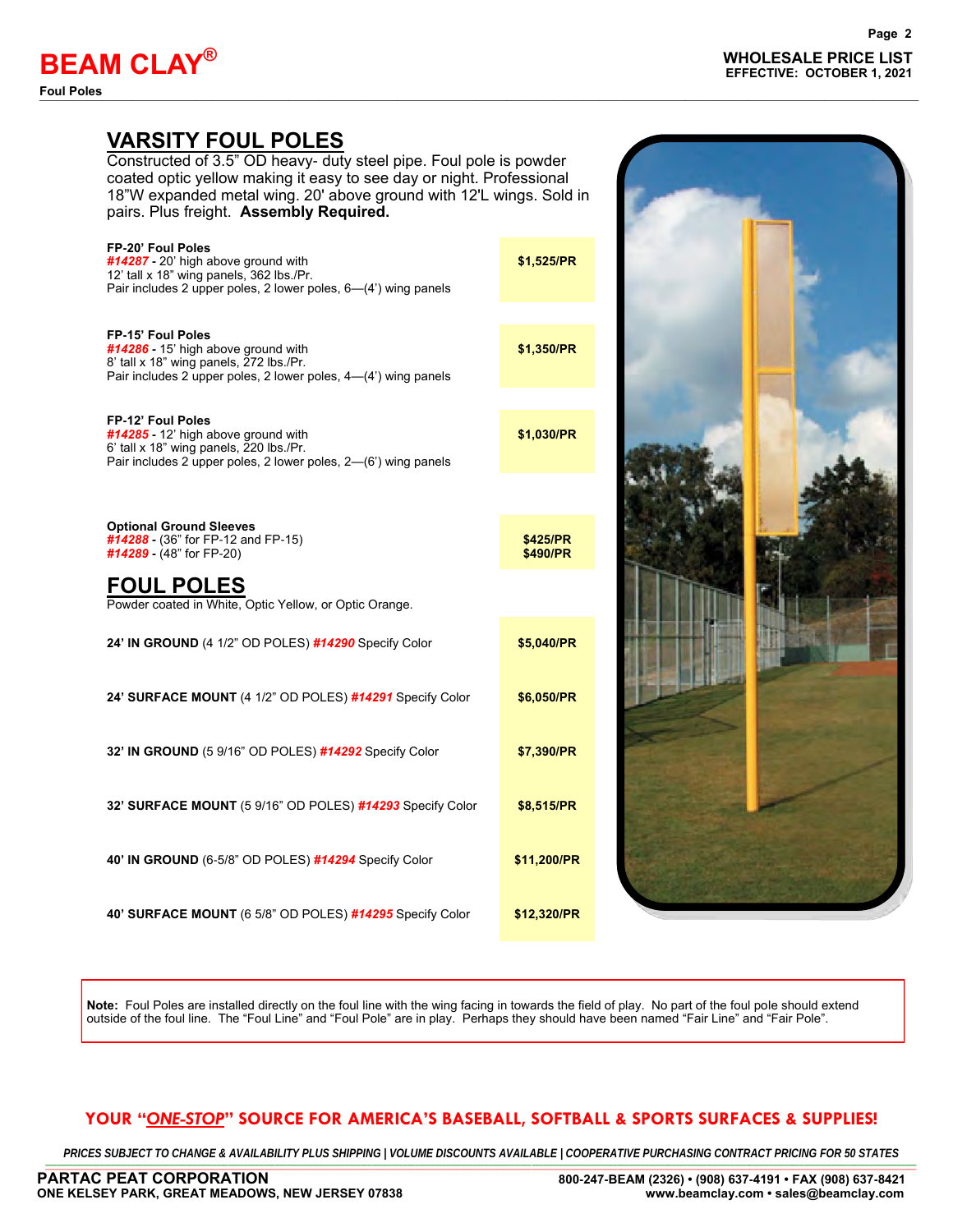

#### **Professional Foul Poles**

Baseball and softball foul poles designed to optimize air passage and engineered to withstand up to 120 mph winds! Wall-mount installation available.

#### **20' Professional Foul Pole**

• Main upright is 3½" OD zinc coated steel

• 18"W x 10'H bolt-on wing panel made of 11 gauge perforated steel

| 3 Year Limited Warranty |        |                          |          | - - -      |
|-------------------------|--------|--------------------------|----------|------------|
| <b>BBFP-20</b>          | Yellow | Permanent/Semi-Permanent | 590 lbs. | \$3,235/PR |
| BBFP-20SM               | Yellow | Surface Mount            | 590 lbs. | \$3.750/PR |
| <b>SBFP-200-WT</b>      | White  | Permanent/Semi-Permanent | 590 lbs. | \$2.940/PR |
| SBFP-200SM-WT           | White  | Surface Mount            | 590 lbs. | \$3,410/PR |
| <b>SBFP-200-OR</b>      | Orange | Permanent/Semi-Permanent | 590 lbs. | \$2.940/PR |
| SBFP-200SM-OR           | Orange | Surface Mount            | 590 lbs. | \$3,410/PR |

#### **30' Professional Foul Pole**

• Main upright is 59∕16" OD zinc coated steel

• 18"W x 20'H bolt-on wing panel made of 11 gauge perforated steel

| 3 Year Limited Warranty |        |                          |          |            |
|-------------------------|--------|--------------------------|----------|------------|
| <b>BBFP-30</b>          | Yellow | Permanent/Semi-Permanent | 800 lbs. | \$7,080PR  |
| BBFP-30SM               | Yellow | Surface Mount            | 800 lbs. | \$8.110/PR |
| SBFP-30-WT              | White  | Permanent/Semi-Permanent | 800 lbs. | \$7,080/PR |
| SBFP-30SM-WT            | White  | Surface Mount            | 800 lbs. | \$8.110/PR |
| <b>SBFP-30-OR</b>       | Orange | Permanent/Semi-Permanent | 800 lbs. | \$7,080/PR |
| SBFP-30SM-OR            | Orange | Surface Mount            | 800 lbs. | \$8,110/PR |

#### **40' Professional Foul Pole**

• Main upright is 65∕8" OD zinc coated steel

• 18"W x 30'H bolt-on wing panel made of 11 gauge perforated steel

| 3 Year Limited Warranty |        |                          |           |             |
|-------------------------|--------|--------------------------|-----------|-------------|
| <b>BBFP-40</b>          | Yellow | Permanent/Semi-Permanent | 1.400 lbs | \$9,780/PR  |
| BBFP-40SM               | Yellow | Surface Mount            | 1.400 lbs | \$10.775/PR |
| SBFP-40-WT              | White  | Permanent/Semi-Permanent | 1.400 lbs | \$9,780/PR  |
| SBFP-40SM-WT            | White  | Surface Mount            | 1.400 lbs | \$10,775/PR |
| SBFP-40-OR              | Orange | Permanent/Semi-Permanent | 1.400 lbs | \$9,780/PR  |
| SBFP-40SM-OR            | Orange | Surface Mount            | 1.400 lbs | \$10,775/PR |



See Windscreen Catalog

## Outfield Distance Markers *page 12*

PRICES SUBJECT TO CHANGE & AVAILABILITY PLUS SHIPPING | VOLUME DISCOUNTS AVAILABLE | COOPERATIVE PURCHASING CONTRACT PRICING FOR 50 STATES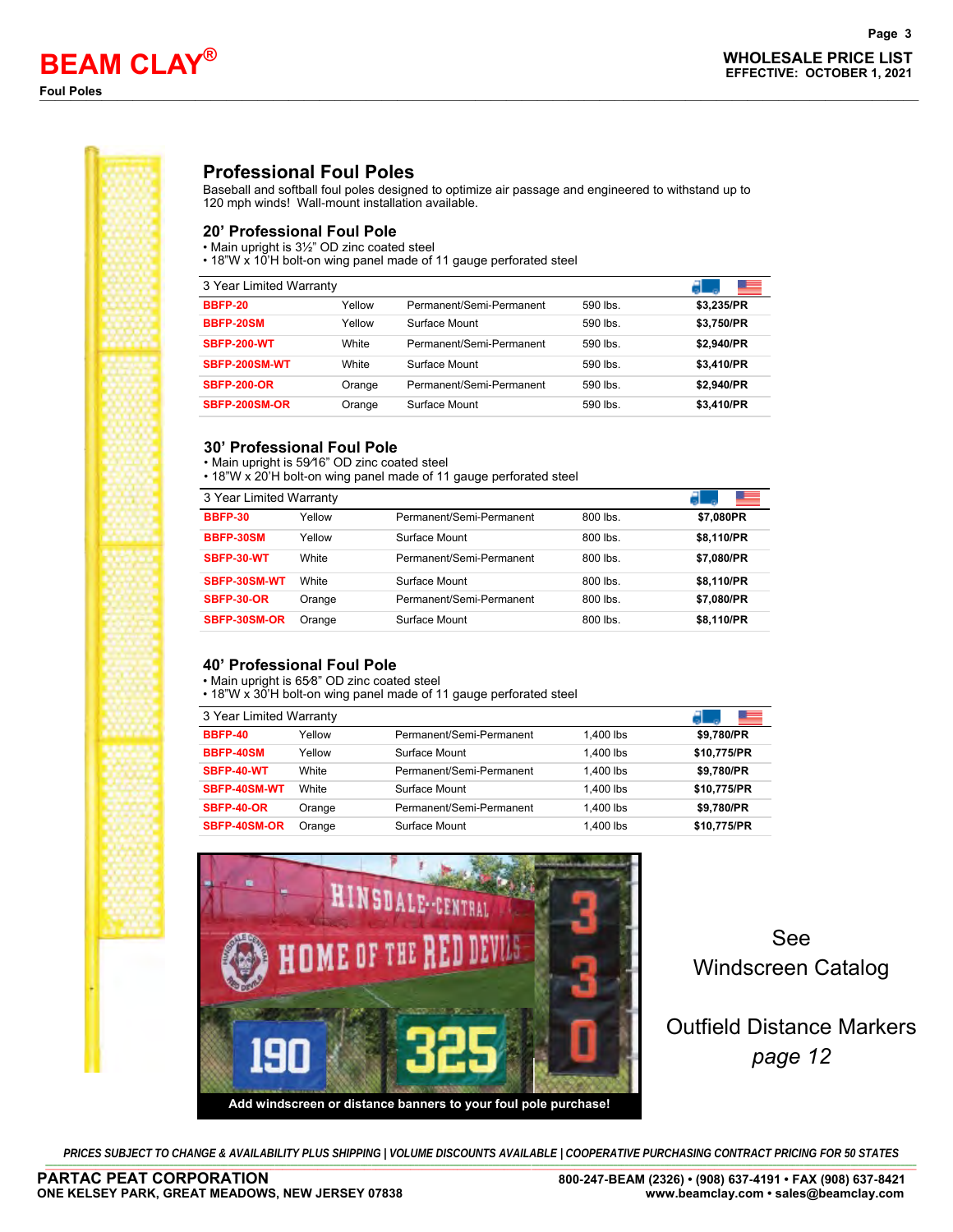## **WHOLESALE PRICE LIST BEAM CLAY EFFECTIVE: OCTOBER 1, 2021 ®**





#### **Collegiate Foul Poles**

Baseball and softball foul poles with a zinc undercoating and powder coat finish. Designed for permanent and semi-permanent (with optional sleeve) installation. Surface mount and wallmount installation available!

#### **12' Baseball/Softball Foul Pole**

• 3½" heavy-duty steel tube pole

• 18"W x 6'H bolt-on steel wing panel

| 3 Year Limited Warranty |        |                          |            |            |
|-------------------------|--------|--------------------------|------------|------------|
| BBSBFP-12               | Yellow | Permanent/Semi-Permanent | $200$ lbs. | \$1.215/PR |
| SBCFP-12-WT             | White  | Permanent/Semi-Permanent | $200$ lbs. | \$1.215/PR |
| SBCFP-12-OR             | Orange | Permanent/Semi-Permanent | $200$ lbs. | \$1.335/PR |

#### **15' Collegiate Foul Pole**

• 3½" heavy-duty steel tube pole

• 18"W x 6'H bolt-on steel wing panel

| 3 Year Limited Warranty |        |                          |            |            |
|-------------------------|--------|--------------------------|------------|------------|
| <b>BBSBFP-15</b>        | Yellow | Permanent/Semi-Permanent | 235 lbs.   | \$1.520/PR |
| SBCFP-15-WT             | White  | Permanent/Semi-Permanent | $235$ lbs. | \$1.520/PR |
| SBCFP-15-OR             | Orange | Permanent/Semi-Permanent | $235$ lbs. | \$1.520/PR |
|                         |        |                          |            |            |



#### **20' Collegiate Foul Pole**

• 3½" heavy-duty steel tube pole • 18"W x 12'H bolt-on steel wing panel



| 3 Year Limited Warranty |        |                          |          |            |
|-------------------------|--------|--------------------------|----------|------------|
| <b>BBCFP-20</b>         | Yellow | Permanent/Semi-Permanent | 317 lbs. | \$1.990/PR |
| <b>SBCFP-200-WT</b>     | White  | Permanent/Semi-Permanent | 317 lbs. | \$1.990/PR |
| <b>SBCFP-200-OR</b>     | Orange | Permanent/Semi-Permanent | 317 lbs. | \$1.990/PR |

#### **30' Collegiate Foul Pole**

- Two piece telescoping design
- 4½" heavy-duty steel tube pole
- 18"W x 18'H bolt-on steel wing panel

| 3 Year Limited Warranty |              |                          |           |            |
|-------------------------|--------------|--------------------------|-----------|------------|
| BBCFP-30                | Yellow       | Permanent/Semi-Permanent | 550 lbs   | \$3.385/PR |
| SBCFP-30-WT             | <b>White</b> | Permanent/Semi-Permanent | $550$ lbs | \$3.385/PR |
| SBCFP-30-OR             | Orange       | Permanent/Semi-Permanent | 550 lbs   | \$3.385/PR |

#### **Surface Mount and Wall Mount Installation Available**

#### **Foul Pole Ground Sleeves**

For semi-permanent installation of foul poles. Facilitates easy installation and

| maintenance!   |                                  |          |            |
|----------------|----------------------------------|----------|------------|
|                | 3 Year Limited Warranty          |          |            |
| <b>FPS-12</b>  | 12' or 15' Sleeves               | $18$ lbs | \$300/PR   |
| <b>FPS-20</b>  | 20' Sleeves                      | $24$ lbs | \$365/PR   |
| <b>FPS-30C</b> | 30' Sleeves (for BBCFP-30 poles) | $36$ lbs | \$405/PR   |
| FPS-30P        | 30' Sleeves (for BBFP-30 poles)  | $36$ lbs | \$575/PR   |
| <b>FPS-40</b>  | 40' Sleeves                      | 44 lbs   | \$1,115/PR |

#### **YOUR "***ONE-STOP***" SOURCE FOR AMERICA'S BASEBALL, SOFTBALL & SPORTS SURFACES & SUPPLIES!**

PRICES SUBJECT TO CHANGE & AVAILABILITY PLUS SHIPPING | VOLUME DISCOUNTS AVAILABLE | COOPERATIVE PURCHASING CONTRACT PRICING FOR 50 STATES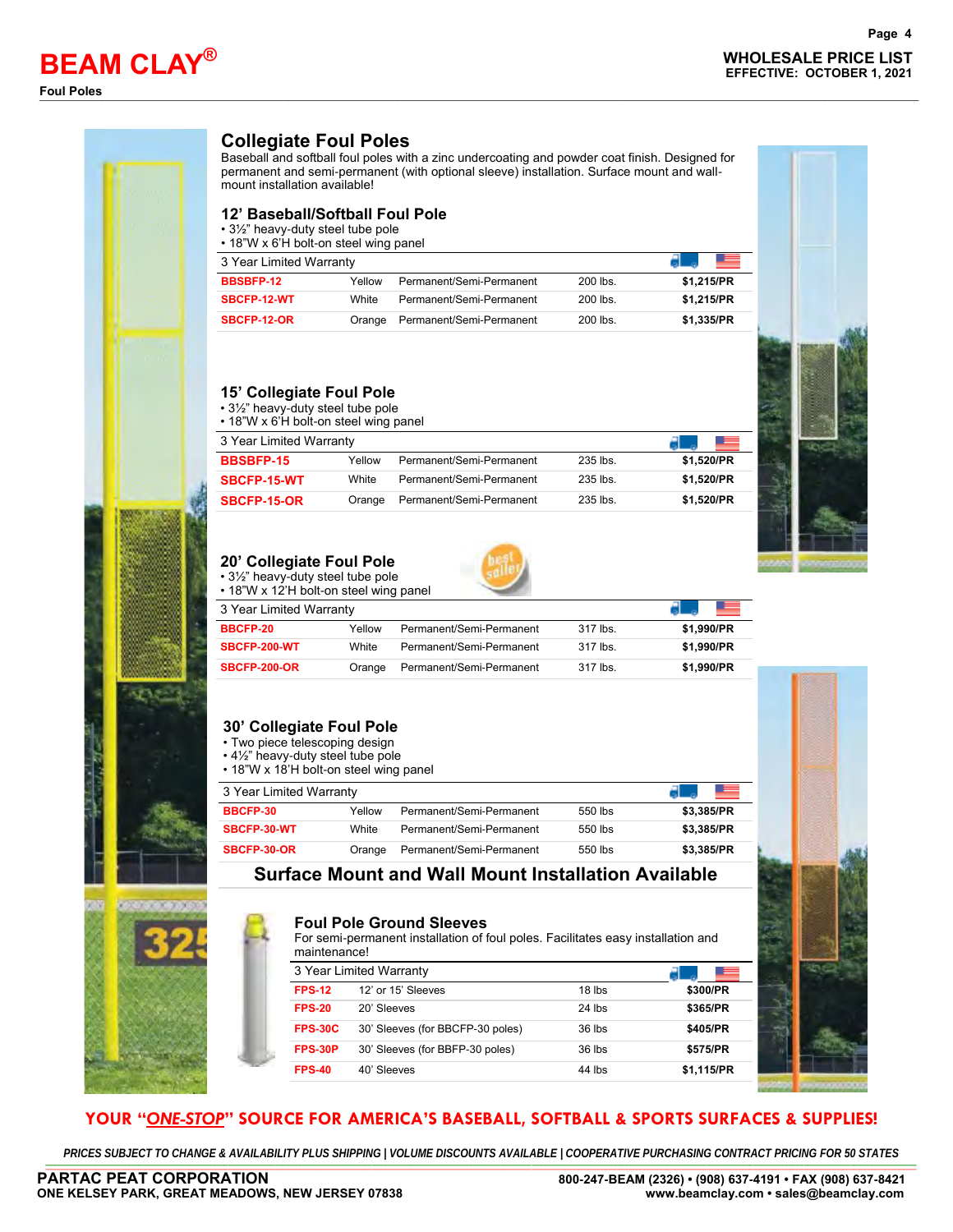**20'**

**WHOLESALE PRICE LIST BEAM CLAY EFFECTIVE: OCTOBER 1, 2021 ®**

## **TSI FOUL POLES**

#### **20' FOUL POLE**

Heavy-duty 3-1/2"OD powder-coated steel. Expanded metal wing panels are 18"x 12' tall. 24' poles are placed 4' into the ground. Optional galvanized steel ground sleeves available.

| <b>BFPOLE20C</b>                               | \$1.425/PR |
|------------------------------------------------|------------|
| 20' Foul Pole, Two-Piece Design                |            |
| <b>BFPOLE20W</b>                               | \$1,425/PR |
| White Foul Pole - Softball<br>Two-Piece Design |            |
| <b>BFPSLVE20</b>                               | \$300/PR   |
| 4' Ground Sleeve                               |            |



#### **30' FOUL POLE**

Heavy-duty bright yellow foul pole constructed of 4"OD powder-coated steel. Expanded metal wing panels are 18"x 22' tall 8' above ground surface. 36' poles are placed 6' into the ground. Optional galvanized steel ground sleeves available.





#### **GROUND SLEEVES**

Optional galvanized steel ground sleeves provide a semi-permanent solution for easier installation and removal of foul poles.

## **BFPSLVE20 \$300/PR**

4' Ground Sleeve for 12' & 20' Foul

#### **BFPSLVE30 \$370PR**

6' Ground Sleeve for 30' Foul Poles

#### **YOUR "***ONE-STOP***" SOURCE FOR AMERICA'S BASEBALL, SOFTBALL & SPORTS SURFACES & SUPPLIES!**

PRICES SUBJECT TO CHANGE & AVAILABILITY PLUS SHIPPING | VOLUME DISCOUNTS AVAILABLE | COOPERATIVE PURCHASING CONTRACT PRICING FOR 50 STATES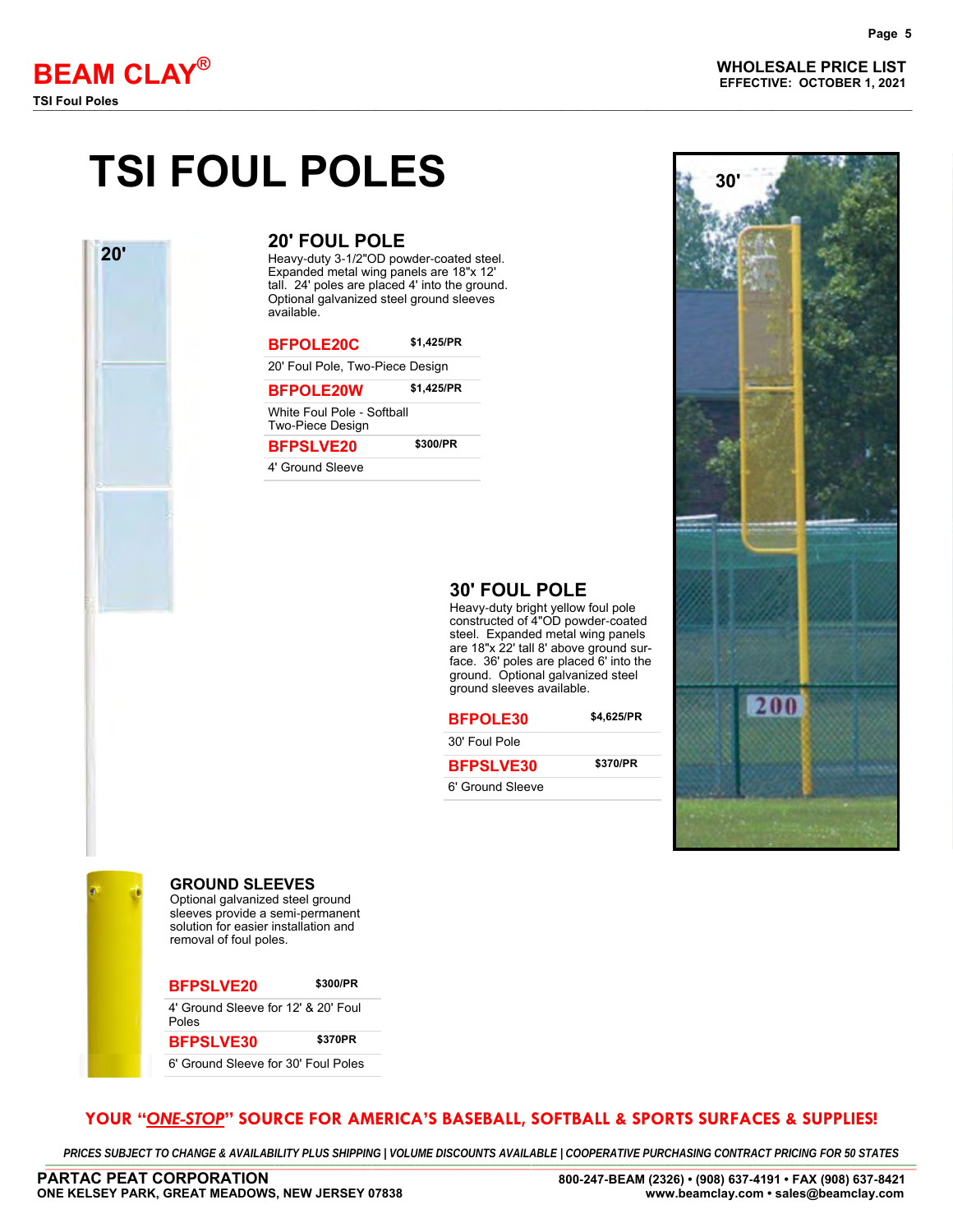



## **ALUMINUM FOUL POLES**

Winged models are superior to straight foul poles for determining fair balls from foul ones - any part of pole or wing hit is still a fair ball.

Offset screen "wings" fabricated of a 1-1/2" aluminum diamond pattern mesh, encased on the entire perimeter by a slotted, welded aluminum frame for maximum rigidity.

Main post fabricated of either 4" diameter heavy-wall structural aluminum tube for 22' above ground model or 6" diameter heavy-wall aluminum tube for 30' above ground model

Features white or yellow powder-coated finish for high visibility and minimal maintenance.

Additional colors and custom sizes also available.

Aluminum ground sleeves included;

Sold in pairs.

**Assembly Required.** 

## **Foul Poles Hinged Baseplate Kit**

For multi-purpose fields that require frequent sport changeovers, this hinged baseplate option expedites installation/removal of foul poles for a quick and easy transformation.

All stainless steel construction, maintenance free design

Compatible with above Straight Foul Poles and Winged Foul Poles

One kit includes: (1) ground sleeve post, (1) welded plate with hinges, (1) post sleeve with mounting plate and all necessary hardware for one foul pole





| AFP-22-Y   22' high - yellow with wings | \$3,725/PR |
|-----------------------------------------|------------|
| SAFP-22-O   22' high - orange w/o wings | \$1,945/PR |
| AFP-22-W   22' high - white with wings  | \$3,725/PR |
| SAFP-22-W   22' high - white w/o wings  | \$1,945/PR |
|                                         |            |
| AFP-30-Y   30' high - yellow with wings | \$7,000/PR |
| SAFP-30-O   30' high - orange w/o wings | \$3,500/PR |
| AFP-30-W   30' high - white with wings  | \$7,000/PR |
| SAFP-30-W   30' high - white w/o wings  | \$3,500/PR |
|                                         |            |

| HD-FP-22 - kit for one 22' foul pole | \$1,155/EA |
|--------------------------------------|------------|
| HD-FP-30 - kit for one 30' foul pole | \$2,085/EA |

#### **YOUR "***ONE-STOP***" SOURCE FOR AMERICA'S BASEBALL, SOFTBALL & SPORTS SURFACES & SUPPLIES!**